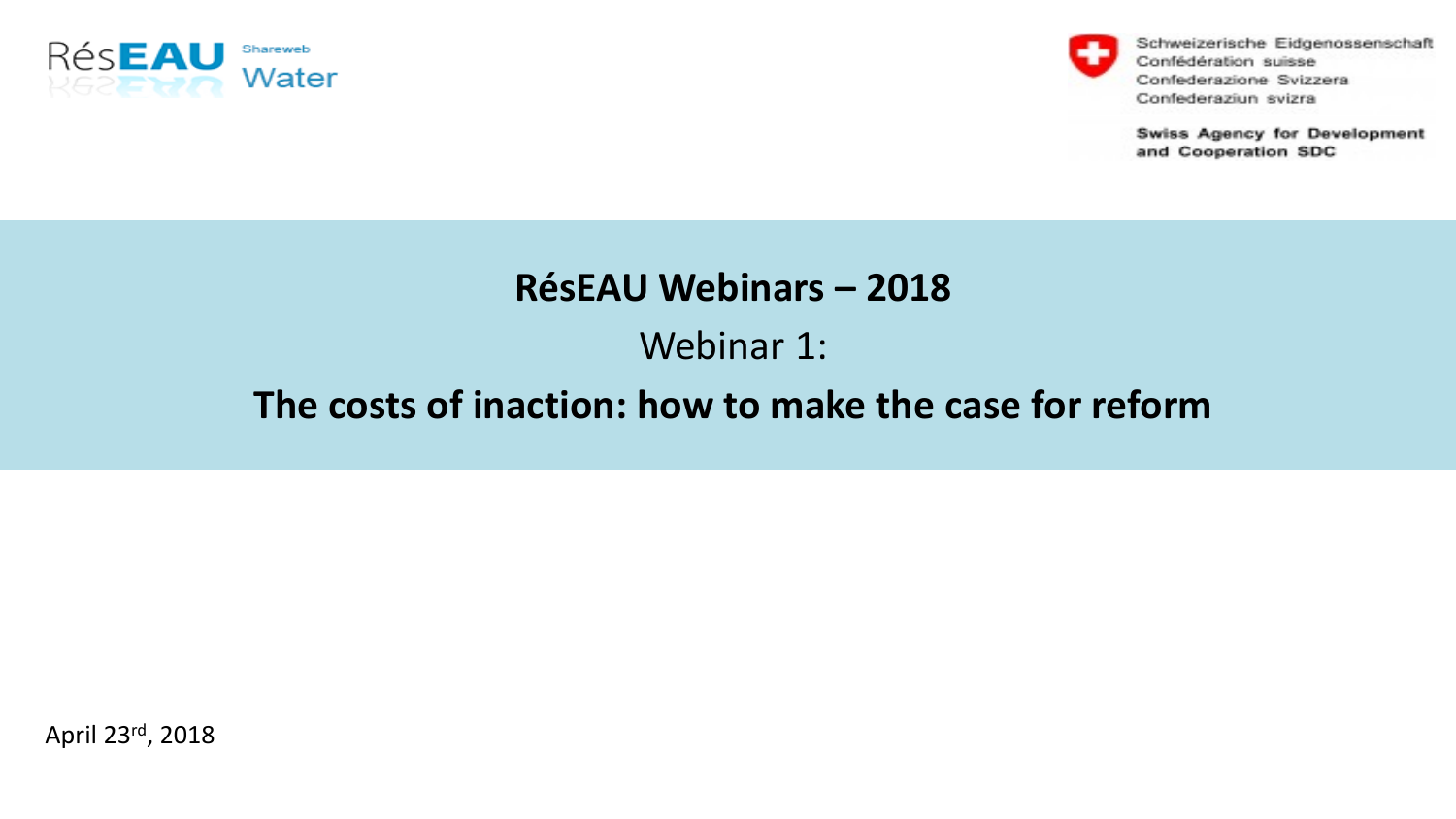**The Regional Environmental Centre for Central Asia** 



**Cost of Inaction Study in Central Asia: context and perspectives**

Dr Iskandar Abdullaev

The Regional Environmental Centre for Central Asia (CAREC)

*www.carececo.org*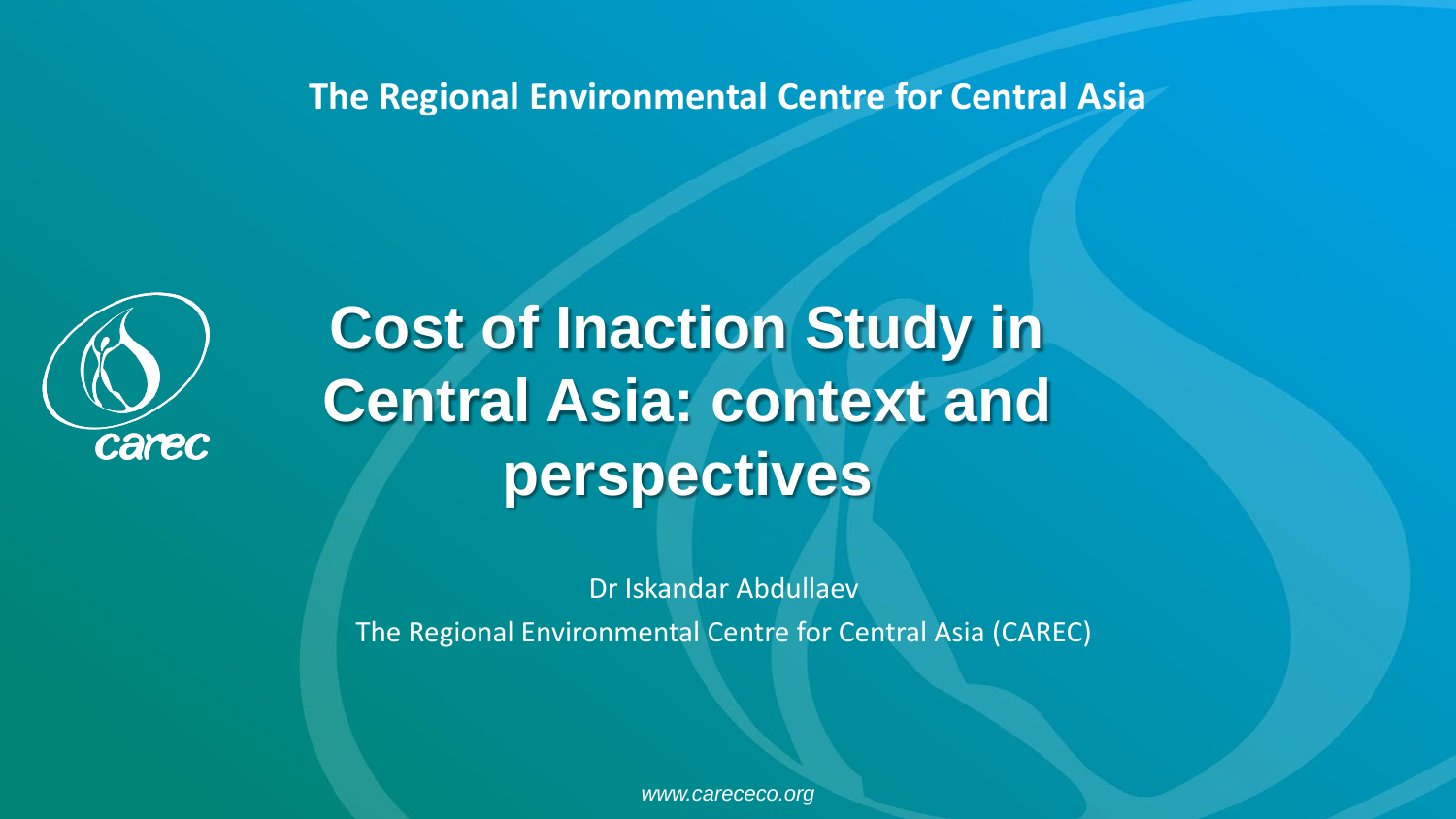### **Environment and Water in Central Asia**

- **Environmental consequences** of water resources (mis)-management
- **Transboundary/Contested Nature** of WRM of major rivers
- 60 million people (90 million in 2050)- **demographic pressure**
- Growing economy- total GDP around \$400 billion+ \$2-3 billion annual growth - **economic pressure**
- Resource intensive- high footprint **development mode**
- Outdated infrastructure, institutes and policies- **path dependency**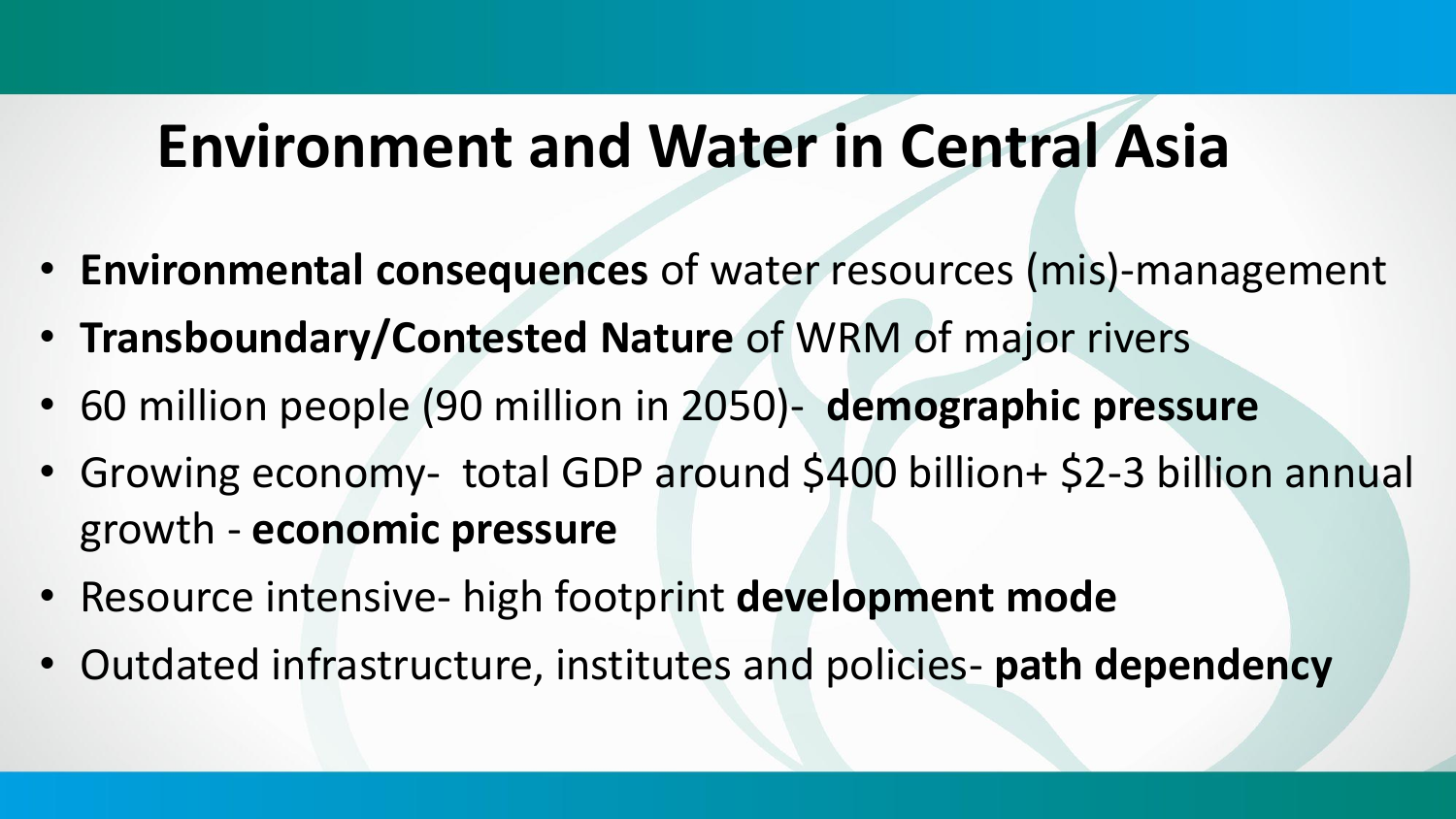## **Environment and Water in Central Asia**

- Serious consequences of climate change- **new challenge:**
	- Reduction of Water Flow Potentially 20-30% in 2050
	- Increase in Water Demand by 40% due to climate and demography by 2030
- Increasing **inter-sectoral and inter-state competition** for the water:
	- Irrigation vs. energy (winter vs. summer)
	- environmental needs vs. economic growth
	- Reduction of per capita water availability, withdrawals and use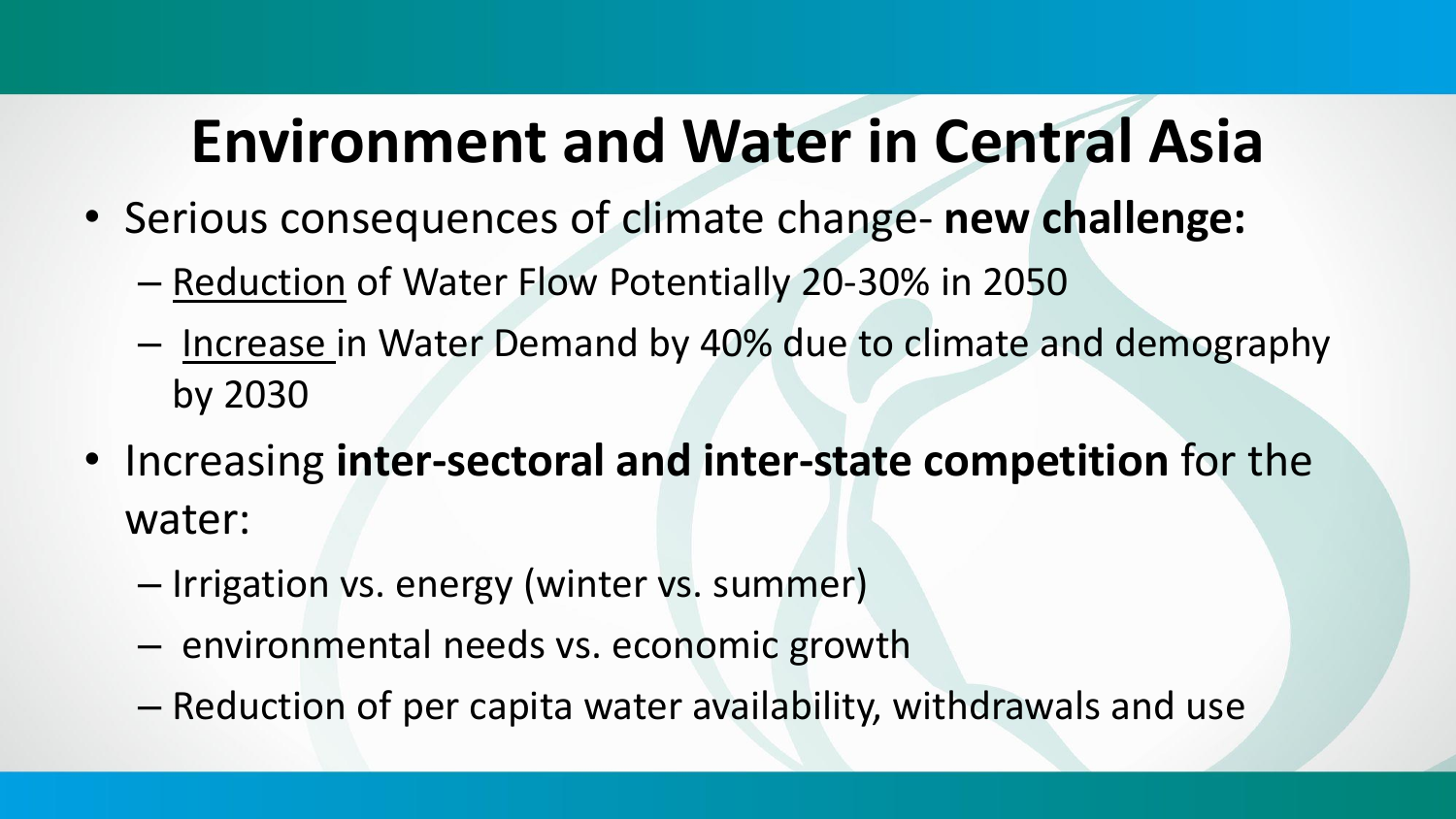# **Regional Water Cooperation: transformations**

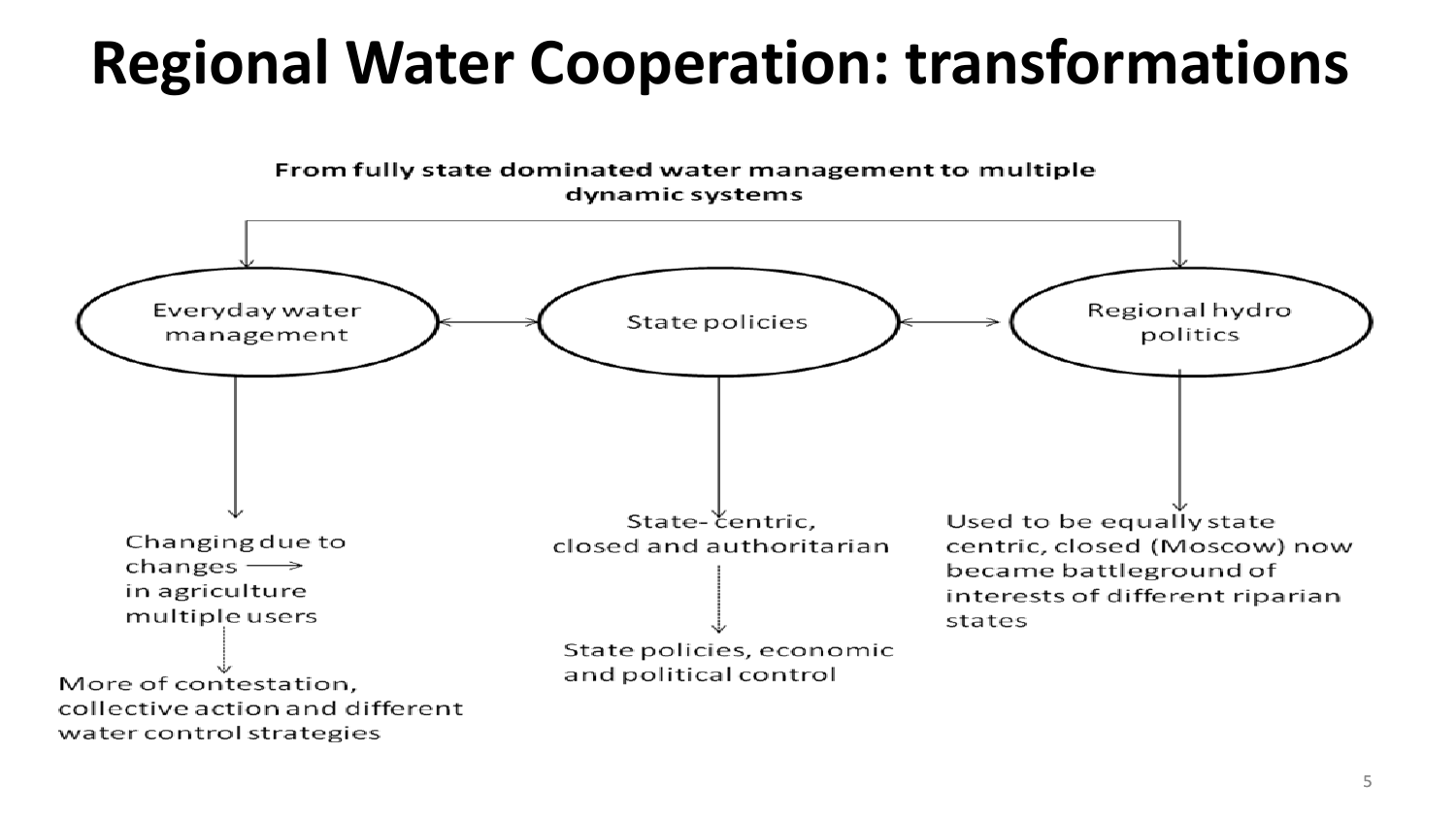### **Regional Water Cooperation: status**

- Regional Water **cooperation pre-requisite** for sustainable development:
	- Economic **cost of none-cooperation** 4.5 billion USD (Adelphi and CAREC.2017)
	- Without comprehensive, holistic and systematic water cooperation region may face **serious and fierce water competition**
	- **De- centralized and basin-wide agreements** and solutions are longlasting approach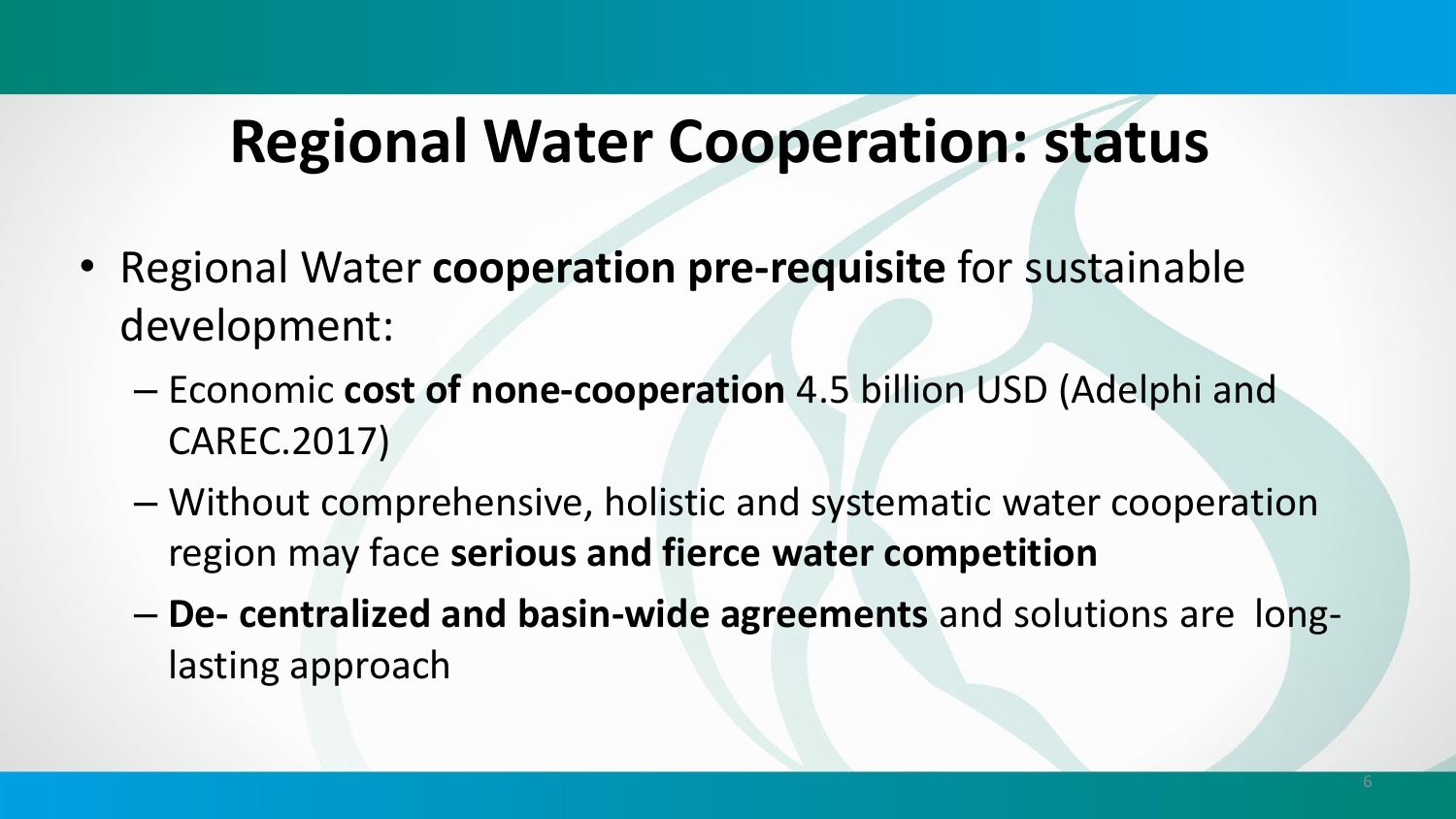# **Development, dissemination and feedbacks on Cost of Inaction Report**



**Survey**

**Dissemination**

Series of dialogues with partners on feedbacks:

- 1. SIC ICWC (approach, definitions, calculations issues)
- 2. Academia representatives at Civil Society Forum held in Dushanbe in the framework of preparatory activities for the 8th World Water Forum (14-15 Feb 18, Dushanbe, Tajikistan) provided feedback on context.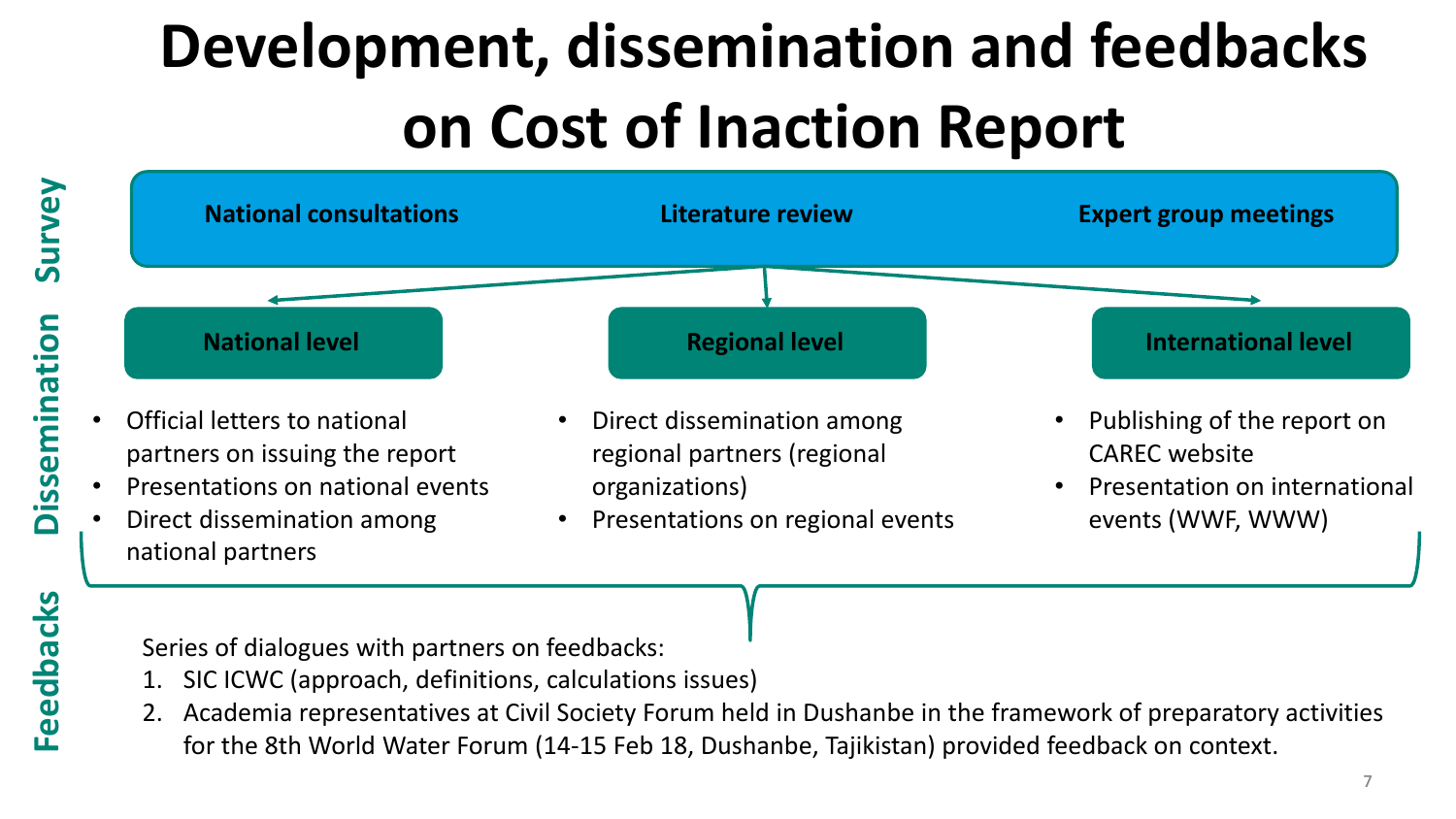# Regional Water Cooperation: History and Trends

Search for **pragmatic and effective solutions**, difficult dialogues- water a security issue

**Since 2015**

**Seeking new arrangements** and agreements, increase of **contestation** of water cooperation principles – water economic and political issue

**starting from 2000's until recently**

**Prolongation** of soviet period water allocation principles, **setting up regional institutions**water a technical issue

**1990's- 2000's**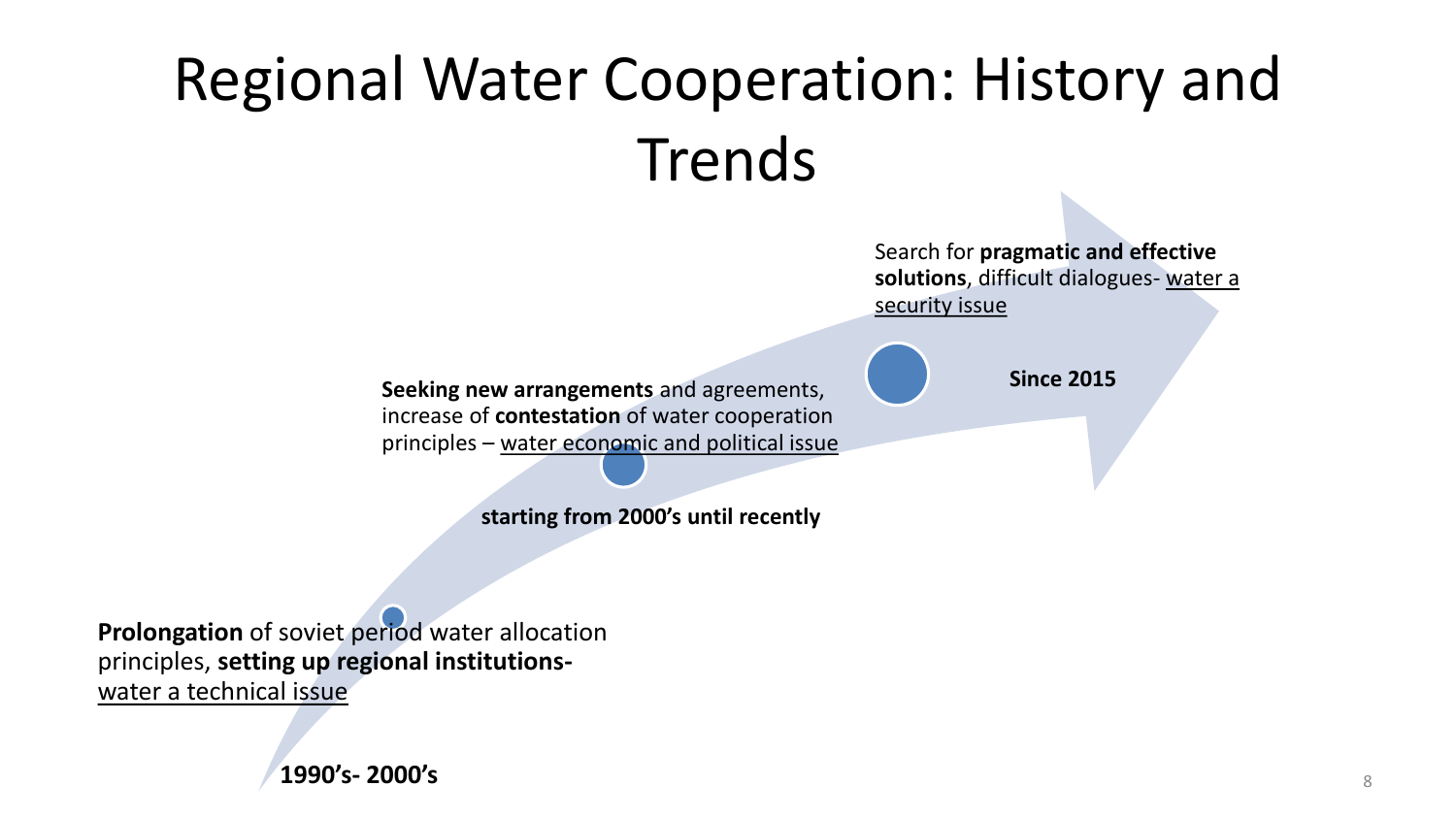#### **Regional Water Cooperation: Opportunities and Challenges**

- How to share **benefits of water** vs. volumes
- **Institutional solutions** to the "everyday water problems"
- Water as part of the economic and social transformation: **"out of water box"** approach
- **Role of infrastructure:** state and rehabilitation, new and old, allocation and monitoring
- **Planning and strategy setting**: long-short term planning, operational aspects, water strategies and visions
- **New uses** of water and "new water" (re-use, salt-drought tolerant, productivity)
- Climate change **impact** on water management and governance